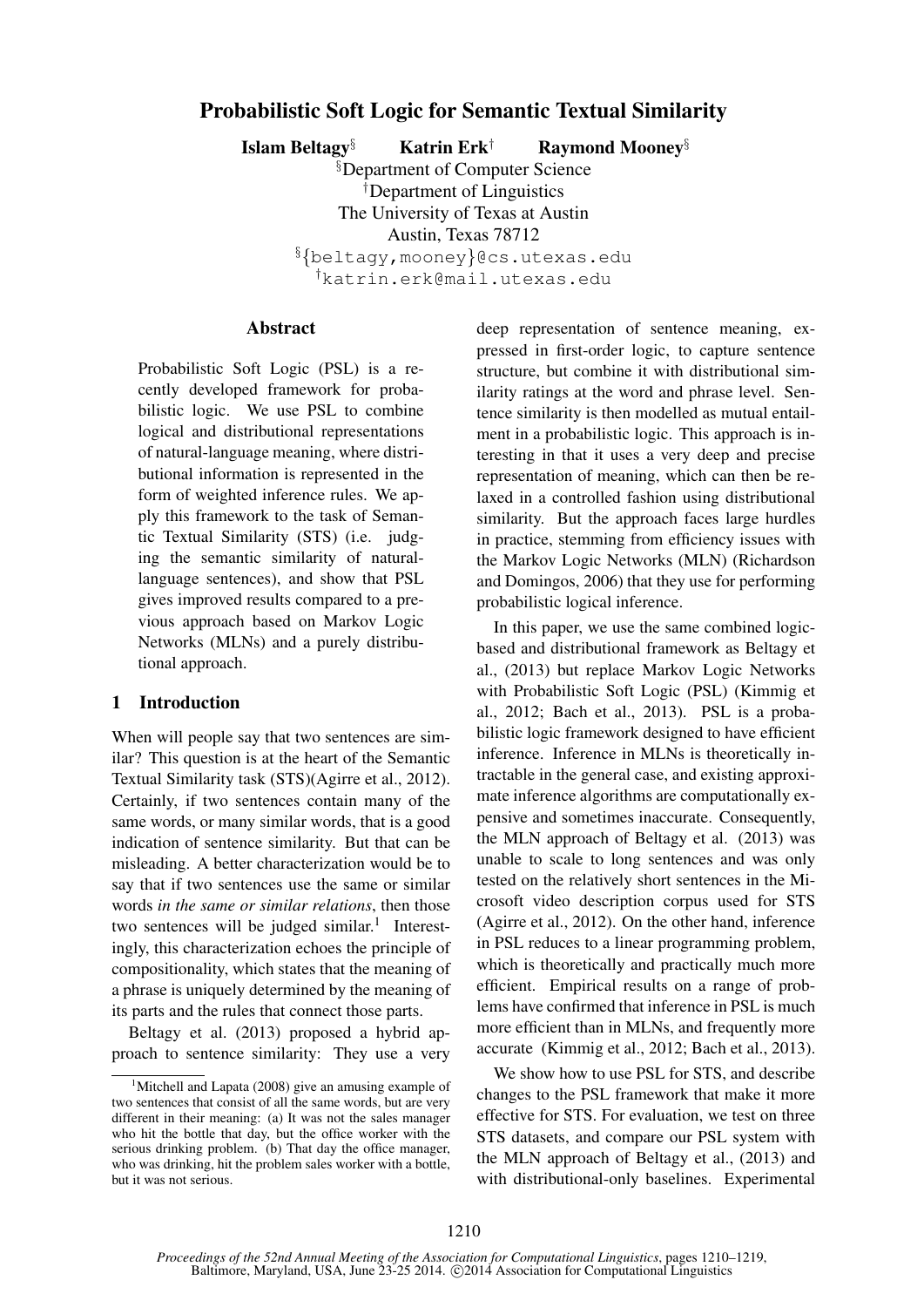results demonstrate that, overall, PSL models human similarity judgements more accurately than these alternative approaches, and is significantly faster than MLNs.

The rest of the paper is organized as follows: section 2 presents relevant background material, section 3 explains how we adapted PSL for the STS task, section 4 presents the evaluation, and sections 5 and 6 discuss future work and conclusions, respectively.

# 2 Background

### 2.1 Logical Semantics

Logic-based representations of meaning have a long tradition (Montague, 1970; Kamp and Reyle, 1993). They handle many complex semantic phenomena such as relational propositions, logical operators, and quantifiers; however, their binary nature prevents them from capturing the "graded" aspects of meaning in language. Also, it is difficult to construct formal ontologies of properties and relations that have broad coverage, and semantically parsing sentences into logical expressions utilizing such an ontology is very difficult. Consequently, current semantic parsers are mostly restricted to quite limited domains, such as querying a specific database (Kwiatkowski et al., 2013; Berant et al., 2013). In contrast, our system is not limited to any formal ontology and can use a wide-coverage tool for semantic analysis, as discussed below.

## 2.2 Distributional Semantics

Distributional models (Turney and Pantel, 2010), on the other hand, use statistics on contextual data from large corpora to predict semantic similarity of words and phrases (Landauer and Dumais, 1997; Mitchell and Lapata, 2010). They are relatively easier to build than logical representations, automatically acquire knowledge from "big data," and capture the "graded" nature of linguistic meaning, but do not adequately capture logical structure (Grefenstette, 2013).

Distributional models are motivated by the observation that semantically similar words occur in similar contexts, so words can be represented as vectors in high dimensional spaces generated from the contexts in which they occur (Landauer and Dumais, 1997; Lund and Burgess, 1996). Such models have also been extended to compute vector representations for larger phrases, e.g. by adding the vectors for the individual words (Lan-

dauer and Dumais, 1997) or by a component-wise product of word vectors (Mitchell and Lapata, 2008; Mitchell and Lapata, 2010), or more complex methods that compute phrase vectors from word vectors and tensors (Baroni and Zamparelli, 2010; Grefenstette and Sadrzadeh, 2011). We use vector addition (Landauer and Dumais, 1997), and component-wise product (Mitchell and Lapata, 2008) as baselines for STS. Vector addition was previously found to be the best performing simple distributional method for STS (Beltagy et al., 2013).

# 2.3 Markov Logic Networks

Markov Logic Networks (MLN) (Richardson and Domingos, 2006) are a framework for probabilistic logic that employ weighted formulas in firstorder logic to compactly encode complex undirected probabilistic graphical models (i.e., Markov networks). Weighting the rules is a way of softening them compared to hard logical constraints and thereby allowing situations in which not all clauses are satisfied. MLNs define a probability distribution over possible worlds, where a world's probability increases exponentially with the total weight of the logical clauses that it satisfies. A variety of inference methods for MLNs have been developed, however, developing a scalable, general-purpose, accurate inference method for complex MLNs is an open problem. Beltagy et al. (2013) use MLNs to represent the meaning of natural language sentences and judge textual entailment and semantic similarity, but they were unable to scale the approach beyond short sentences due to the complexity of MLN inference.

# 2.4 Probabilistic Soft Logic

Probabilistic Soft Logic (PSL) is a recently proposed alternative framework for probabilistic logic (Kimmig et al., 2012; Bach et al., 2013). It uses logical representations to compactly define large graphical models with continuous variables, and includes methods for performing efficient probabilistic inference for the resulting models. A key distinguishing feature of PSL is that ground atoms have soft, continuous truth values in the interval [0, 1] rather than binary truth values as used in MLNs and most other probabilistic logics. Given a set of weighted logical formulas, PSL builds a graphical model defining a probability distribution over the continuous space of values of the random variables in the model.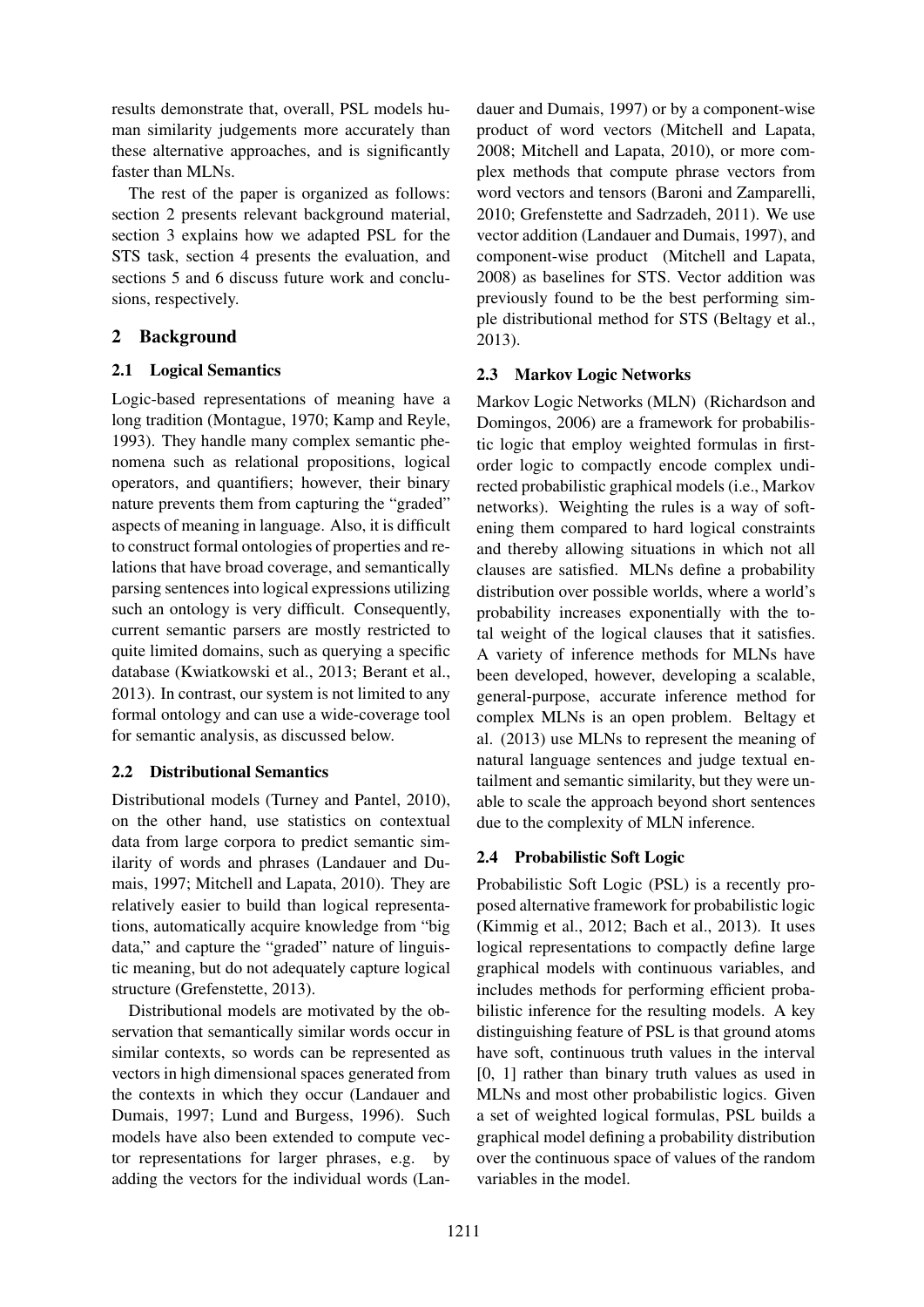A PSL model is defined using a set of weighted if-then rules in first-order logic, as in the following example:

$$
\forall x, y, z. \text{ friend}(x, y) \land \text{votesFor}(y, z) \rightarrow
$$

$$
\text{votesFor}(x, z) \mid 0.3 \quad (1)
$$

$$
\forall x, y, z. \text{spouse}(x, y) \land \text{votesFor}(y, z) \rightarrow
$$

$$
\text{votesFor}(x, z) \mid 0.8 \quad (2)
$$

In our notation, we use lower case letters like  $x, y, z$  to represent variables and upper case letters for constants. The first rule states that a person is likely to vote for the same person as his/her friend. The second rule encodes the same regularity for a person's spouse. The weights encode the knowledge that a spouse's influence is greater than a friend's in this regard.

In addition, PSL includes *similarity functions*. Similarity functions take two strings or two sets as input and return a truth value in the interval [0, 1] denoting the similarity of the inputs. For example, in our application, we generate inference rules that incorporate the similarity of two predicates. This can be represented in PSL as:

 $\forall x. \, similarity("predicate1", "predicate2") \land$  $predicate1(x) \rightarrow predicate2(x)$ 

As mentioned above, each ground atom, a, has a soft truth value in the interval [0, 1], which is denoted by  $I(a)$ . To compute soft truth values for logical formulas, Lukasiewicz's relaxation of conjunctions( $\land$ ), disjunctions( $\lor$ ) and  $negations(\neg)$  are used:

$$
I(l_1 \wedge l_1) = max\{0, I(l_1) + I(l_2) - 1\}
$$
  
\n
$$
I(l_1 \vee l_1) = min\{I(l_1) + I(l_2), 1\}
$$
  
\n
$$
I(\neg l_1) = 1 - I(l_1)
$$

Then, a given rule  $r \equiv r_{body} \rightarrow r_{head}$ , is said to be *satisfied* (i.e.  $I(r) = 1$ ) iff  $I(r_{body}) \leq I(r_{head})$ . Otherwise, PSL defines a *distance to satisfaction*  $d(r)$  which captures how far a rule r is from being satisfied:  $d(r) = max\{0, I(r_{body}) - I(r_{head})\}.$ For example, assume we have the set of evidence:  $I(spouse(B, A)) = 1, I(votesFor(A, P)) =$ 0.9,  $I(votesFor(B, P)) = 0.3$ , and that r is the resulting ground instance of rule (2). Then  $I(spouse(B, A) \wedge votesFor(A, P)) =$  $max{0, 1 + 0.9 - 1} = 0.9$ , and  $d(r) =$  $max\{0, 0.9 - 0.3\} = 0.6.$ 

Using *distance to satisfaction*, PSL defines a probability distribution over all possible interpretations  $I$  of all ground atoms. The pdf is defined as follows:

$$
p(I) = \frac{1}{Z} \exp\left[-\sum_{r \in R} \lambda_r (d(r))^p\right];\tag{3}
$$

$$
Z = \int_I \exp\left[-\sum_{r \in R} \lambda_r (d(r))^p\right]
$$

where Z is the normalization constant,  $\lambda_r$  is the weight of rule r, R is the set of all rules, and  $p \in$ {1, 2} provides two different loss functions. For our application, we always use  $p = 1$ 

PSL is primarily designed to support MPE inference (Most Probable Explanation). MPE inference is the task of finding the overall interpretation with the maximum probability given a set of evidence. Intuitively, the interpretation with the highest probability is the interpretation with the lowest distance to satisfaction. In other words, it is the interpretation that tries to satisfy all rules as much as possible. Formally, from equation 3, the most probable interpretation, is the one that minimizes  $\sum_{r \in R} \lambda_r(d(r))^p$ . In case of  $p = 1$ , and given that all  $d(r)$  are linear equations, then minimizing the sum requires solving a linear program, which, compared to inference in other probabilistic logics such as MLNs, can be done relatively efficiently using well-established techniques. In case  $p = 2$ , MPE inference can be shown to be a second-order cone program (SOCP) (Kimmig et al., 2012).

#### 2.5 Semantic Textual Similarity

Semantic Textual Similarity (STS) is the task of judging the similarity of a pair of sentences on a scale from 0 to 5, and was recently introduced as a SemEval task (Agirre et al., 2012). Gold standard scores are averaged over multiple human annotations and systems are evaluated using the Pearson correlation between a system's output and gold standard scores. The best performing system in 2012's competition was by Bär et al. (2012), a complex ensemble system that integrates many techniques including string similarity, n-gram overlap, WordNet similarity, vector space similarity and MT evaluation metrics. Two of the datasets we use for evaluation are from the 2012 competition. We did not utilize the new datasets added in the 2013 competition since they did not contain naturally-occurring, full sentences, which is the focus of our work.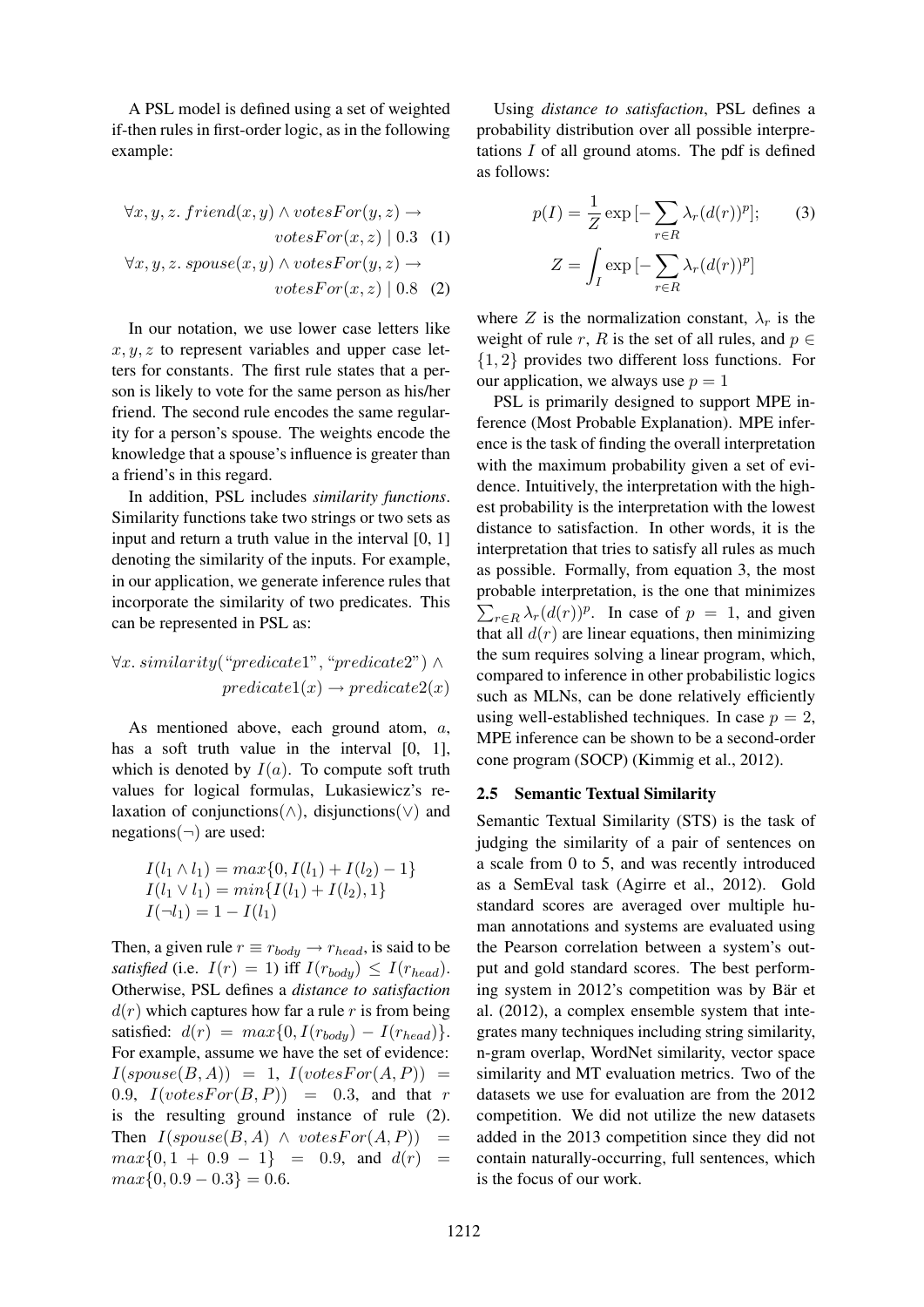### 2.6 Combining logical and distributional methods using probabilistic logic

There are a few recent attempts to combine logical and distributional representations in order to obtain the advantages of both. Lewis and Steedman (2013) use distributional information to determine word senses, but still produce a strictly logical semantic representation that does not address the "graded" nature of linguistic meaning that is important to measuring semantic similarity.

Garrette et al. (2011) introduced a framework for combining logic and distributional models using probabilistic logic. Distributional similarity between pairs of words is converted into weighted inference rules that are added to the logical representation, and Markov Logic Networks are used to perform probabilistic logical inference.

Beltagy et al. (2013) extended this framework by generating distributional inference rules from phrase similarity and tailoring the system to the STS task. STS is treated as computing the probability of two textual entailments  $T \models H$  and  $H \models T$ , where T and H are the two sentences whose similarity is being judged. These two entailment probabilities are averaged to produce a measure of similarity. The MLN constructed to determine the probability of a given entailment includes the logical forms for both  $T$  and  $H$  as well as soft inference rules that are constructed from distributional information. Given a similarity score for all pairs of sentences in the dataset, a regressor is trained on the training set to map the system's output to the gold standard scores. The trained regressor is applied to the scores in the test set before calculating Pearson correlation. The regression algorithm used is Additive Regression (Friedman, 2002).

To determine an entailment probability, first, the two sentences are mapped to logical representations using Boxer (Bos, 2008), a tool for wide-coverage semantic analysis that maps a CCG (Combinatory Categorial Grammar) parse into a lexically-based logical form. Boxer uses C&C for CCG parsing (Clark and Curran, 2004).

Distributional semantic knowledge is then encoded as weighted inference rules in the MLN. A rule's weight  $(w)$  is a function of the cosine similarity (sim) between its antecedent and consequent. Rules are generated on the fly for each  $T$  and  $H$ . Let  $t$  and  $h$  be the lists of all words and phrases in  $T$  and  $H$  respectively. For all pairs  $(a, b)$ , where  $a \in t, b \in h$ , it generates an inference rule:  $a \rightarrow b \mid w$ , where  $w =$  $f(\text{sim}(\vec{a}, \vec{b}))$ . Both a and b can be words or phrases. Phrases are defined in terms of Boxer's output. A phrase is more than one unary atom sharing the same variable like "a little kid" which in logic is  $little(K) \wedge kid(K)$ . A phrase also can be two unary atoms connected by a relation like "a man is driving" which in logic is  $man(M) \wedge$  $agent(D, M) \wedge drive(D)$ . The similarity function sim takes two vectors as input. Phrasal vectors are constructed using Vector Addition (Landauer and Dumais, 1997). The set of generated inference rules can be regarded as the knowledge base KB.

Beltagy et al. (2013) found that the logical conjunction in  $H$  is very restrictive for the STS task, so they relaxed the conjunction by using an average evidence combiner (Natarajan et al., 2010). The average combiner results in computationally complex inference and only works for short sentences. In case inference breaks or times-out, they back off to a simpler combiner that leads to much faster inference but loses most of the structure of the sentence and is therefore less accurate.

Given  $T$ ,  $KB$  and  $H$  from the previous steps, MLN inference is then used to compute  $p(H|T, KB)$ , which is then used as a measure of the degree to which  $T$  entails  $H$ .

### 3 PSL for STS

For several reasons, we believe PSL is a more appropriate probabilistic logic for STS than MLNs. First, it is explicitly designed to support efficient inference, therefore it scales better to longer sentences with more complex logical forms. Second, it was also specifically designed for computing *similarity* between complex structured objects rather than determining probabilistic logical entailment. In fact, the initial version of PSL (Broecheler et al., 2010) was called *Probabilistic Similarity Logic*, based on its use of *similarity functions*. This initial version was shown to be very effective for measuring the similarity of noisy database records and performing *record linkage* (i.e. identifying database entries referring to the same entity, such as bibliographic citations referring to the same paper). Therefore, we have developed an approach that follows that of Beltagy et al. (2013), but replaces Markov Logic with PSL.

This section explains how we formulate the STS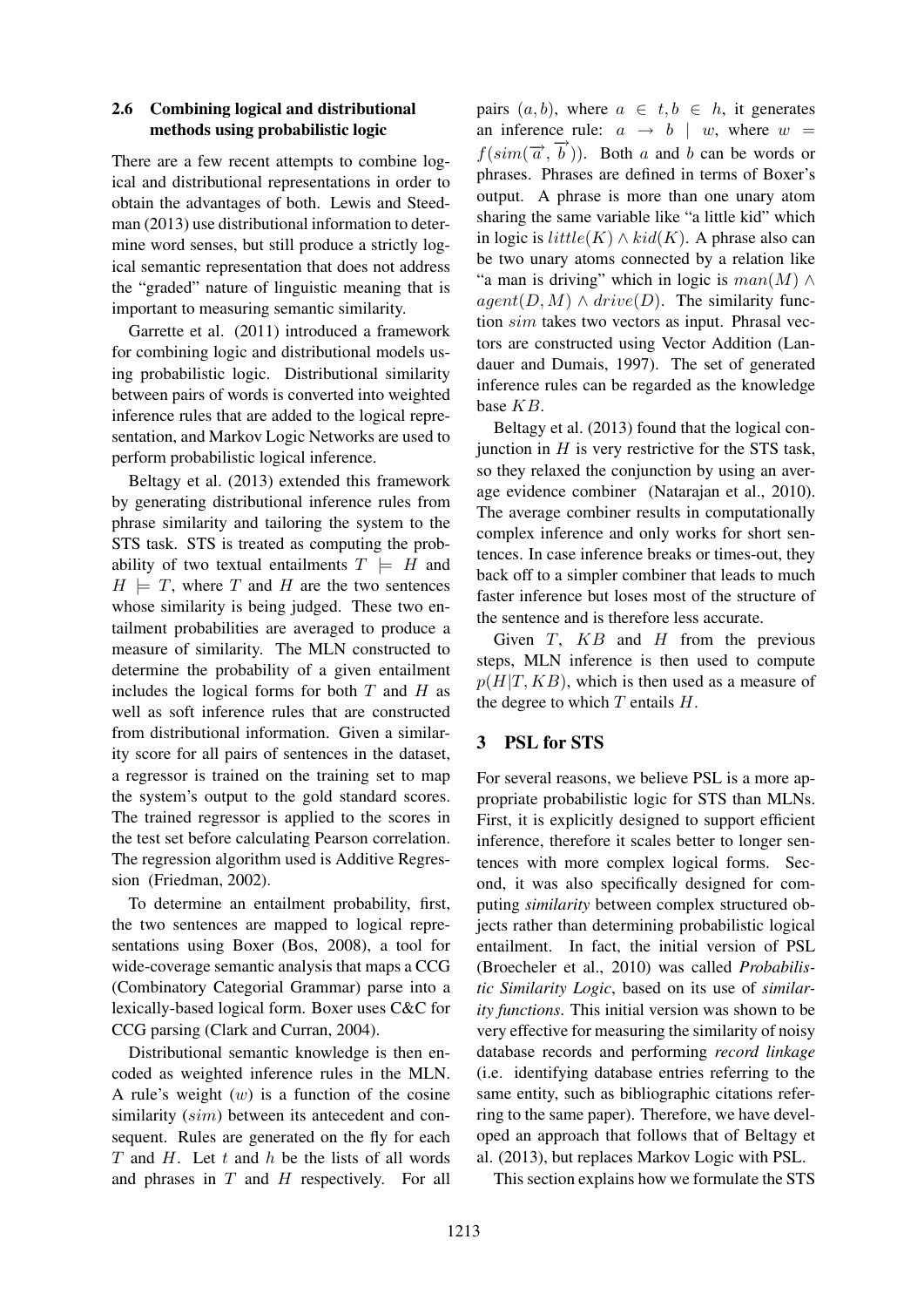task as a PSL program. PSL does not work very well "out of the box" for STS, mainly because Lukasiewicz's equation for the conjunction is very restrictive. Therefore, we use a different interpretation for conjunction that uses averaging, which requires corresponding changes to the optimization problem and the grounding technique.

### 3.1 Representation

Given the logical forms for a pair of sentences, a text  $T$  and a hypothesis  $H$ , and given a set of weighted rules derived from the distributional semantics (as explained in section 2.6) composing the knowledge base  $KB$ , we build a PSL model that supports determining the truth value of  $H$  in the most probable interpretation (i.e. MPE) given T and KB.

Consider the pair of sentences is "A man is driving", and "A guy is walking". Parsing into logical form gives:

 $T: \exists x, y. \, man(x) \land agent(y, x) \land drive(y)$ 

 $H: \exists x, y. guy(x) \land agent(y, x) \land walk(y)$ 

The PSL program is constructed as follows:

- $T$ : The text is represented in the evidence set. For the example, after Skolemizing the existential quantifiers, this contains the ground atoms:  $\{man(A), agent(B, A), drive(B)\}$
- KB: The knowledge base is a set of lexical and phrasal rules generated from distributional semantics, along with a similarity score for each rule (section 2.6). For the example, we generate the rules:  $\forall x. man(x) \land$  $vs\_\textit{sim}("man", "guy") \rightarrow guy(x)$ ,  $\forall x \cdot drive(x) \land vs\_sim("drive", "walk") \rightarrow$  $walk(x)$

where  $vs\_sim$  is a similarity function that calculates the distributional similarity score between the two lexical predicates. All rules are assigned the same weight because all rules are equally important.

- $H:$  The hypothesis is represented as  $H$ result(), and then PSL is queried for the truth value of the atom  $result()$ . For our example, the rule is:  $\forall x, y$ .  $guy(x) \land$  $agent(y, x) \wedge walk(y) \rightarrow result).$
- **Priors:** A low prior is given to all predicates. This encourages the truth values of ground atoms

to be zero, unless there is evidence to the contrary.

For each STS pair of sentences  $S_1$ ,  $S_2$ , we run PSL twice, once where  $T = S_1$ ,  $H = S_2$  and another where  $T = S_2$ ,  $H = S_1$ , and output the two scores. To produce a final similarity score, we train a regressor to learn the mapping between the two PSL scores and the overall similarity score. As in Beltagy et al., (2013) we use Additive Regression (Friedman, 2002).

#### 3.2 Changing Conjunction

As mentioned above, Lukasiewicz's formula for conjunction is very restrictive and does not work well for STS. For example, for T: "A man is driving" and H: "A man is driving a car", if we use the standard PSL formula for conjunction, the output value is zero because there is no evidence for a car and  $max(0, X + 0 - 1) = 0$  for any truth value  $0 \leq X \leq 1$ . However, humans find these sentences to be quite similar.

Therefore, we introduce a new averaging interpretation of conjunction that we use for the hypothesis  $H$ . The truth value for a conjunction is defined as  $I(p_1 \wedge ... \wedge p_n) = \frac{1}{n} \sum_{i=1}^n I(p_i)$ . This averaging function is linear, and the result is a valid truth value in the interval [0, 1], therefore this change is easily incorporated into PSL without changing the complexity of inference which remains a linear-programming problem.

It would perhaps be even better to use a weighted average, where weights for different components are learned from a supervised training set. This is an important direction for future work.

#### 3.3 Grounding Process

Grounding is the process of instantiating the variables in the quantified rules with concrete constants in order to construct the nodes and links in the final graphical model. In principle, grounding requires instantiating each rule in all possible ways, substituting every possible constant for each variable in the rule. However, this is a combinatorial process that can easily result in an explosion in the size of the final network. Therefore, PSL employs a "lazy" approach to grounding that avoids the construction of irrelevant groundings. If there is no evidence for one of the antecedents in a particular grounding of a rule, then the normal PSL formula for conjunction guarantees that the rule is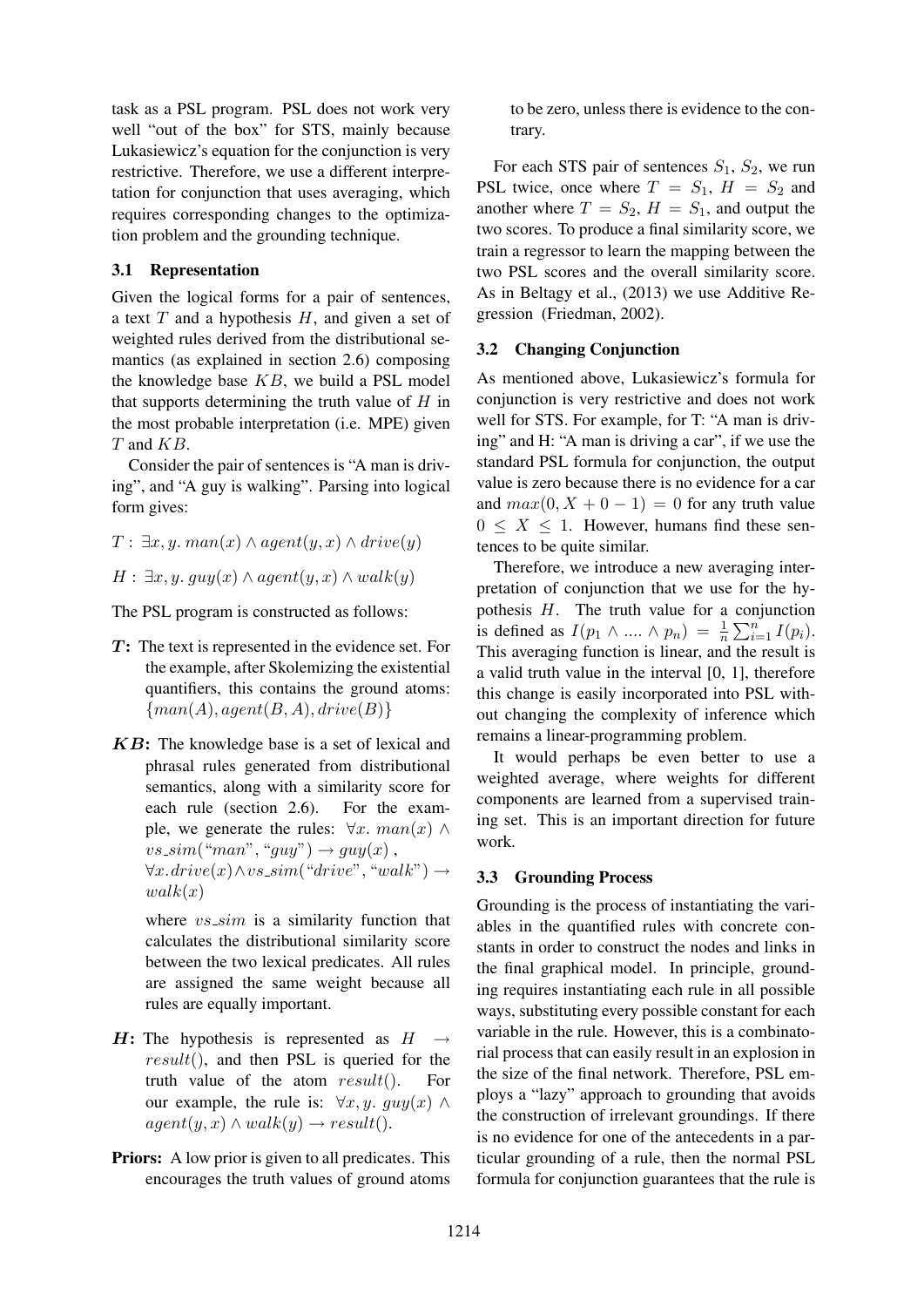#### Algorithm 1 Heuristic Grounding

- **Input:**  $r_{body} = a_1 \wedge ... \wedge a_n$ : antecedent of a rule with average interpretation of conjunction
- **Input:**  $V$ : set of variables used in  $r_{body}$
- **Input:**  $Ant(v_i)$ : subset of antecedents  $a_i$  containing variable  $v_i$
- **Input:**  $Const(v_i)$ : list of possible constants of variable v<sup>i</sup>
- **Input:**  $Gnd(a_i)$ : set of ground atoms of  $a_i$ .
- **Input:**  $GndConst(a, q, v)$ : takes an atom a, grounding  $q$  for  $a$ , and variable  $v$ , and returns the constant that substitutes  $v$  in  $q$
- Input: *qnd\_limit*: limit on the number of groundings
	- 1: for all  $v_i \in V$  do
	- 2: for all  $C \in Const(v_i)$  do
	- 3:  $score(C) = \sum_{a \in Ant(v_i)} (max \ I(g))$ for  $g \in Gnd(a) \wedge GndConst(a, g, v_i) = C$
	- 4: end for
	- 5: sort  $Const(v_i)$  on scores, descending
	- 6: end for
	- 7: **return** For all  $v_i \in V$ , take the Cartesianproduct of the sorted  $Const(v_i)$  and return the top *gnd\_limit* results

trivially satisfied  $(I(r) = 1)$  since the truth value of the antecedent is zero. Therefore, its distance to satisfaction is also zero, and it can be omitted from the ground network without impacting the result of MPE inference.

However, this technique does not work once we switch to using averaging to interpret conjunctions. For example, given the rule  $\forall x. p(x) \land$  $q(x) \rightarrow t()$  and only one piece of evidence  $p(C)$ there are no relevant groundings because there is no evidence for  $q(C)$ , and therefore, for normal PSL,  $I(p(C) \wedge q(C)) = 0$  which does not affect  $I(t())$ . However, when using averaging with the same evidence, we need to generate the grounding  $p(C) \wedge q(C)$  because  $I(p(C) \wedge q(C)) = 0.5$  which *does* affect  $I(t)$ ).

One way to solve this problem is to eliminate lazy grounding and generate all possible groundings. However, this produces an intractably large network. Therefore, we developed a heuristic approximate grounding technique that generates a subset of the most impactful groundings.

Pseudocode for this heuristic approach is shown in algorithm 1. Its goal is to find constants that participate in ground propositions with high truth value and preferentially use them to construct a limited number of groundings of each rule.

The algorithm takes the antecedents of a rule employing averaging conjunction as input. It also takes the *grounding limit* which is a threshold on the number of groundings to be returned. The algorithm uses several subroutines, they are:

- $Ant(v_i)$ : given a variable  $v_i$ , it returns the set of rule antecedent atoms containing  $v_i$ . E.g, for the rule:  $a(x) \wedge b(y) \wedge c(x)$ ,  $Ant(x)$  returns the set of atoms  $\{a(x), c(x)\}.$
- $Const(v_i)$ : given a variable  $v_i$ , it returns the list of possible constants that can be used to instantiate the variable  $v_i$ .
- $Gnd(a_i)$ : given an atom  $a_i$ , it returns the set of all possible ground atoms generated for  $a_i$ .
- $GndConst(a, q, v)$ : given an atom a and grounding  $q$  for  $a$ , and a variable  $v$ , it finds the constant that substitutes for  $v$  in  $g$ . E.g, assume there is an atom  $a = a_i(v_1, v_2)$ , and the ground atom  $q = a_i(A, B)$  is one of its groundings.  $GndConst(a, q, v_2)$  would return the constant  $B$  since it is the substitution for the variable  $v_2$  in q.

Lines 1-6 loop over all variables in the rule. For each variable, lines 2-5 construct a list of constants for that variable and sort it based on a heuristic score. In line 3, each constant is assigned a score that indicates the importance of this constant in terms of its impact on the truth value of the overall grounding. A constant's score is the sum, over all antedents that contain the variable in question, of the maximum truth value of any grounding of that antecedent that contains that constant.

Pushing constants with high scores to the top of each variable's list will tend to make the overall truth value of the top groundings high. Line 7 computes a subset of the Cartesian product of the sorted lists of constants, selecting constants in ranked order and limiting the number of results to the grounding limit.

One point that needs to be clarified about this approach is how it relies on the truth values of ground atoms when the goal of inference is to actually find these values. PSL's inference is actually an iterative process where in each iteration a grounding phase is followed by an optimization phase (solving the linear program). This loop repeats until convergence, i.e. until the truth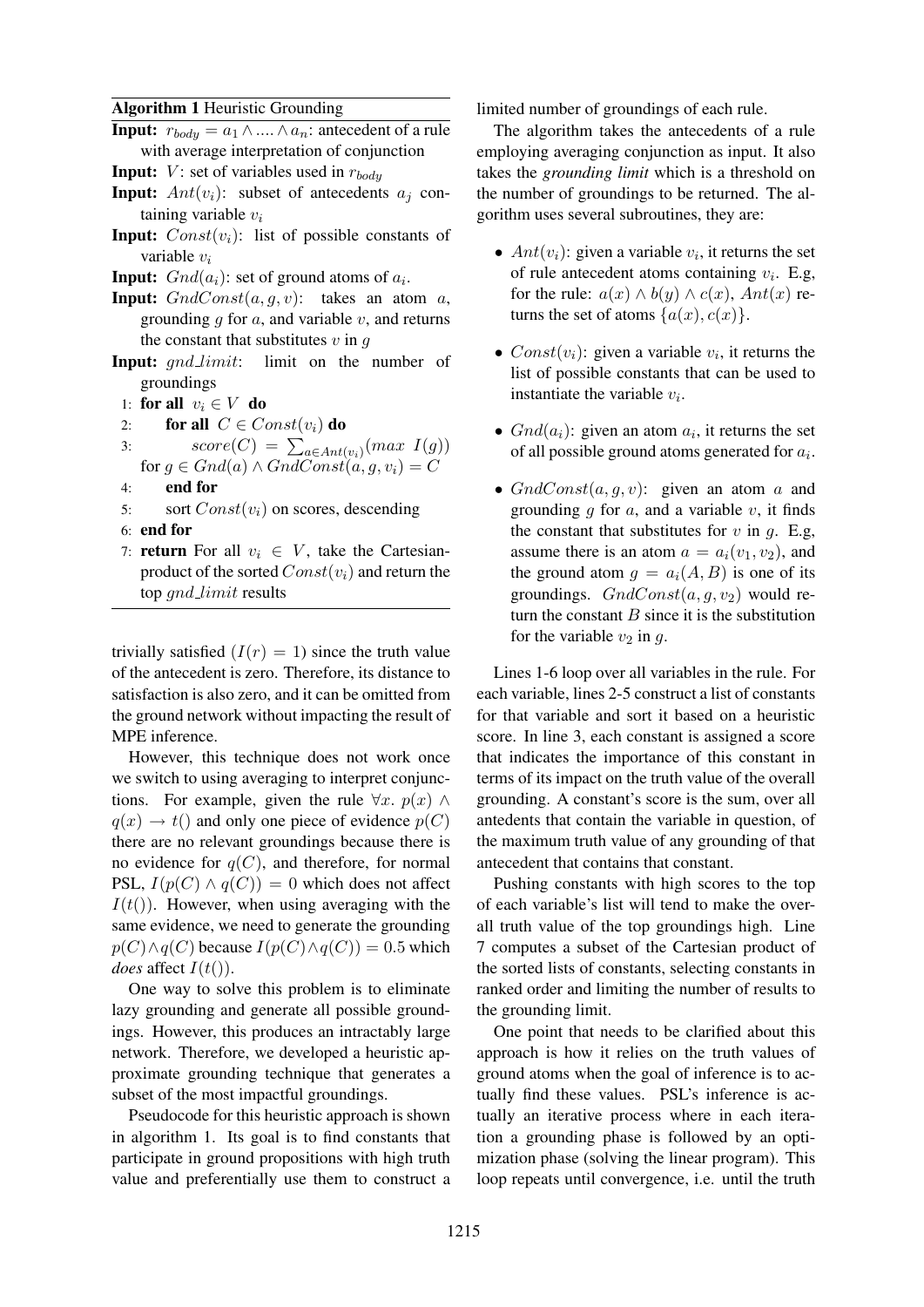values stop changing. The truth values used in each grounding phase come from the previous optimization phase. The first grounding phase assumes only the propositions in the evidence provided have non-zero truth values.

# 4 Evaluation

This section evaluates the performance of PSL on the STS task.

## 4.1 Datasets

We evaluate our system on three STS datasets.

- msr-vid: Microsoft Video Paraphrase Corpus from STS 2012. The dataset consists of 1,500 pairs of short video descriptions collected using crowdsourcing (Chen and Dolan, 2011) and subsequently annotated for the STS task (Agirre et al., 2012). Half of the dataset is for training, and the second half is for testing.
- msr-par: Microsoft Paraphrase Corpus from STS 2012 task. The dataset is 5,801 pairs of sentences collected from news sources (Dolan et al., 2004). Then, for STS 2012, 1,500 pairs were selected and annotated with similarity scores. Half of the dataset is for training, and the second half is for testing.
- SICK: Sentences Involving Compositional Knowledge is a dataset collected for SemEval 2014. Only the training set is available at this point, which consists of 5,000 pairs of sentences. Pairs are annotated for RTE and STS, but we only use the STS data. Training and testing was done using 10-fold cross validation.

## 4.2 Systems Compared

We compare our PSL system with several others. In all cases, we use the distributional word vectors employed by Beltagy et al. (2013) based on context windows from Gigaword.

• vec-add: Vector Addition (Landauer and Dumais, 1997). We compute a vector representation for each sentence by adding the distributional vectors of all of its words and measure similarity using cosine. This is a simple yet powerful baseline that uses only distributional information.

- vec-mul: Component-wise Vector Multiplication (Mitchell and Lapata, 2008). The same as **vec-add** except uses componentwise multiplication to combine word vectors.
- **MLN**: The system of Beltagy et al. (2013), which uses Markov logic instead of PSL for probabilistic inference. MLN inference is very slow in some cases, so we use a 10 minute timeout. When MLN times out, it backs off to a simpler sentence representation as explained in section 2.6.
- PSL: Our proposed PSL system for combining logical and distributional information.
- PSL-no-DIR: Our PSL system without distributional inference rules(empty knowledge base). This system uses PSL to compute similarity of logical forms but does not use distributional information on lexical or phrasal similarity. It tests the impact of the probabilistic logic only
- PSL+vec-add: PSL ensembled with vecadd. Ensembling the MLN approach with a purely distributional approach was found to improve results (Beltagy et al., 2013), so we also tried this with PSL. The methods are ensembled by using both entailment scores of both systems as input features to the regression step that learns to map entailment scores to STS similarity ratings. This way, the training data is used to learn how to weight the contribution of the different components.
- PSL+MLN: PSL ensembled with MLN in the same manner.

## 4.3 Experiments

Systems are evaluated on two metrics, Pearson correlation and average CPU time per pair of sentences.

- Pearson correlation: The Pearson correlation between the system's similarity scores and the human gold-standards.
- CPU time: This metric only applies to MLN and PSL. The CPU time taken by the inference step is recorded and averaged over all pairs in each of the test datasets. In many cases, MLN inference is very slow, so we timeout after 10 minutes and report the number of timed-out pairs on each dataset.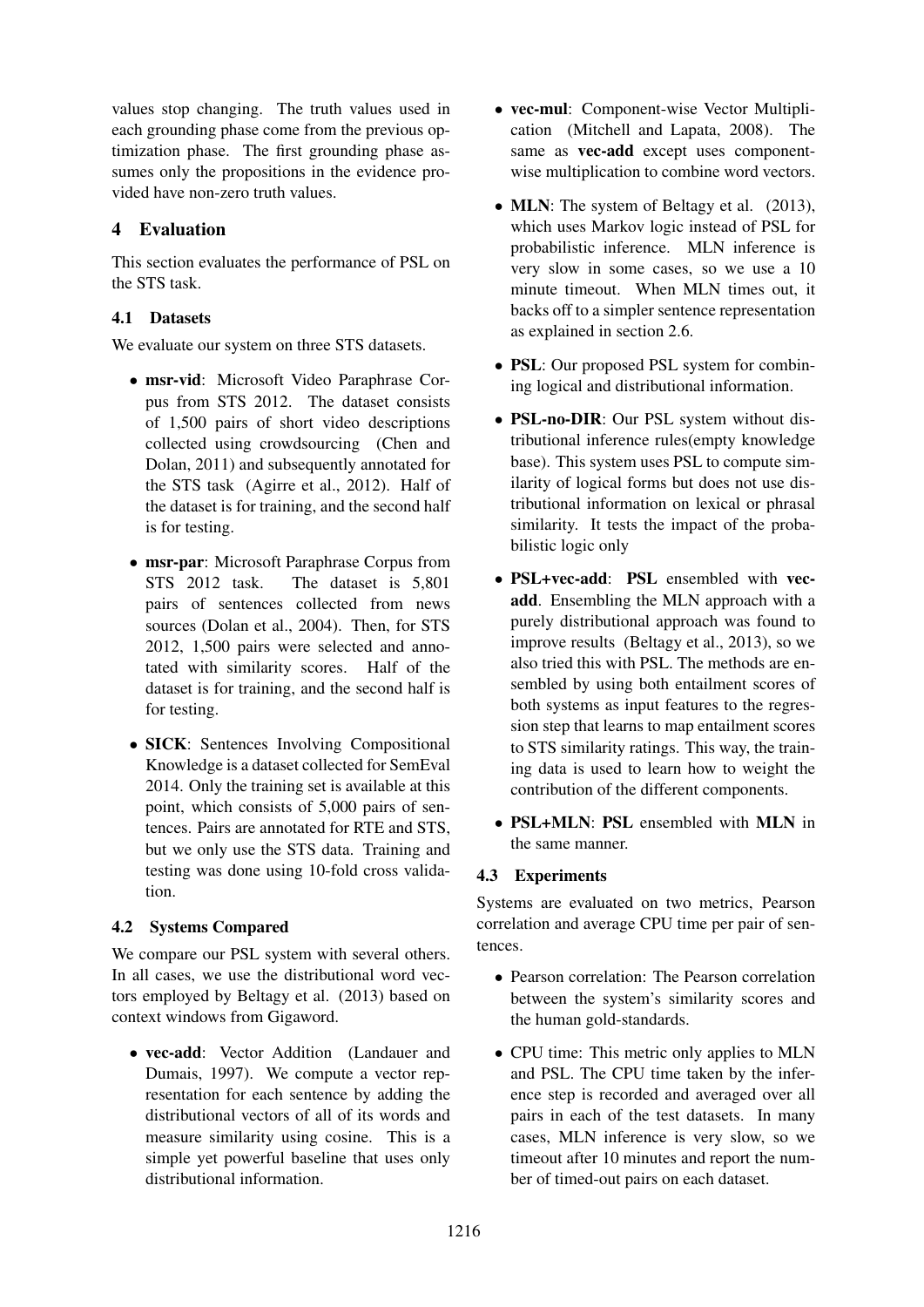|                 | msr-vid | msr-par | <b>SICK</b> |
|-----------------|---------|---------|-------------|
| vec-add         | 0.78    | 0.24    | 0.65        |
| vec-mul         | 0.76    | 0.12    | 0.62        |
| <b>MLN</b>      | 0.63    | 0.16    | 0.47        |
| PSL-no-DIR      | 0.74    | 0.46    | 0.68        |
| <b>PSL</b>      | 0.79    | 0.53    | 0.70        |
| PSL+vec-add     | 0.83    | 0.49    | 0.71        |
| <b>PSL+MLN</b>  | 0.79    | 0.51    | 0.70        |
| Best Score (Bär | 0.87    | 0.68    | n/a         |
| et al., 2012)   |         |         |             |

Table 1: STS Pearson Correlations

|             | <b>PSL</b> | ML N     |                |  |
|-------------|------------|----------|----------------|--|
|             | time       | time     | timeouts/total |  |
| msr-vid     | 8s         | $1m$ 31s | 132/1500       |  |
| msr-par     | 30s        | 11m 49s  | 1457/1500      |  |
| <b>SICK</b> | 10s        | 4m24s    | 1791/5000      |  |

Table 2: Average CPU time per STS pair, and number of timed-out pairs in MLN with a 10 minute time limit. PSL's grounding limit is set to 10,000 groundings.

We also evaluated the effect of changing the grounding limit on both Pearson correlation and CPU time for the msr-par dataset. Most of the sentences in msr-par are long, which results is large number of groundings, and limiting the number of groundings has a visible effect on the overall performance. In the other two datasets, the sentences are fairly short, and the full number of groundings is not large; therefore, changing the grounding limit does not significantly affect the results.

#### 4.4 Results and Discussion

Table 1 shows the results for Pearson correlation. PSL out-performs the purely distributional baselines (vec-add and vec-mul) because PSL is able to combine the information available to vec-add and vec-mul in a better way that takes sentence structure into account. PSL also outperforms the unaided probabilistic-logic baseline that does not use distributional information (PSL-no-DIR). PSL-no-DIR works fairly well because there is significant overlap in the exact words and structure of the paired sentences in the test data, and PSL combines the evidence from these similarities effectively. In addition, PSL always does significantly better than MLN, because of the large



Figure 1: Effect of PSL's grounding limit on the correlation score for the msr-par dataset

number of timeouts, and because the conjunctionaveraging in PSL is combining evidence better than MLN's average-combiner, whose performance is sensitive to various parameters. These results further support the claim that using probabilistic logic to integrate logical and distributional information is a promising approach to natural-language semantics. More specifically, they strongly indicate that PSL is a more effective probabilistic logic for judging semantic similarity than MLNs.

Like for MLNs (Beltagy et al., 2013), ensembling PSL with vector addition improved the scores a bit, except for **msr-par** where **vec-add**'s performance is particularly low. However, this ensemble still does not beat the state of the art (Bär et al., 2012) which is a large ensemble of many different systems. It would be informative to add our system to their ensemble to see if it could improve it even further.

Table 2 shows the CPU time for PSL and MLN. The results clearly demonstrate that PSL is an order of magnitude faster than MLN.

Figures 1 and 2 show the effect of changing the grounding limit on Pearson correlation and CPU time. As expected, as the grounding limit is increased, accuracy improves but CPU time also increases. However, note that the difference in scores between the smallest and largest grounding limit tested is not large, suggesting that the heuristic approach to limiting grounding is quite effective.

#### 5 Future Work

As mentioned in Section 3.2, it would be good to use a *weighted* average to compute the truth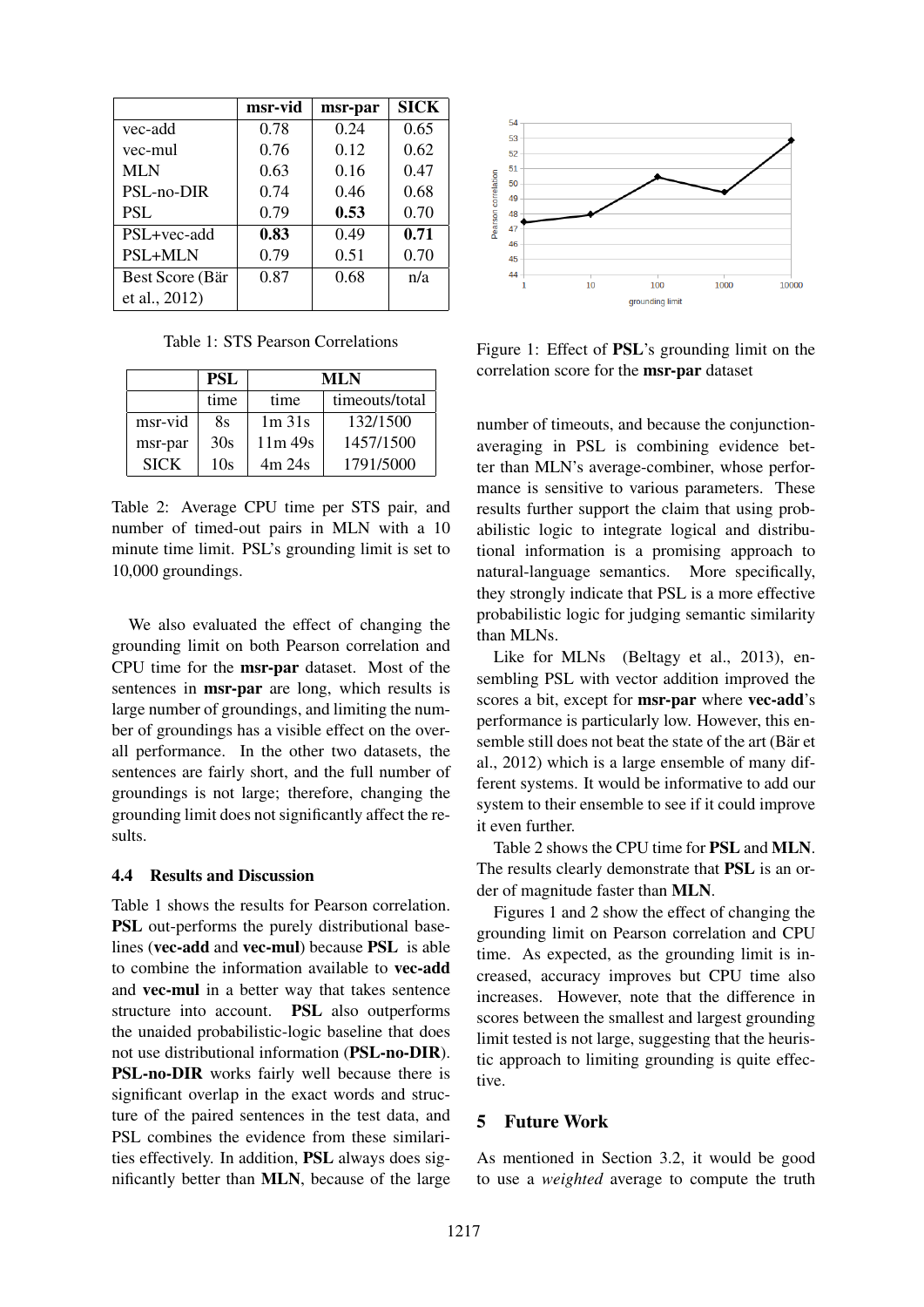

Figure 2: Effect of PSL's grounding limit on CPU time for the msr-par dataset

values for conjunctions, weighting some predicates more than others rather than treating them all equally. Appropriate weights for different components could be learned from training data. For example, such an approach could learn that the type of an object determined by a noun should be weighted more than a property specified by an adjective. As a result, "black dog" would be appropriately judged more similar to "white dog" than to "black cat."

One of the advantages of using a probabilistic logic is that additional sources of knowledge can easily be incorporated by adding additional soft inference rules. To complement the soft inference rules capturing distributional lexical and phrasal similarities, PSL rules could be added that encode explicit paraphrase rules, such as those mined from monolingual text (Berant et al., 2011) or multi-lingual parallel text (Ganitkevitch et al., 2013).

This paper has focused on STS; however, as shown by Beltagy et al. (2013), probabilistic logic is also an effective approach to *recognizing textual entailment* (RTE). By using the appropriate functions to combine truth values for various logical connectives, PSL could also be adapted for RTE. Although we have shown that PSL outperforms MLNs on STS, we hypothesize that MLNs may still be a better approach for RTE. However, it would be good to experimentally confirm this intuition. In any case, the high computational complexity of MLN inference could mean that PSL is still a more practical choice for RTE.

#### 6 Conclusion

This paper has presented an approach that uses Probabilistic Soft Logic (PSL) to determine Semantic Textual Similarity (STS). The approach uses PSL to effectively combine logical semantic representations of sentences with soft inference rules for lexical and phrasal similarities computed from distributional information. The approach builds upon a previous method that uses Markov Logic (MLNs) for STS, but replaces the probabilistic logic with PSL in order to improve the efficiency and accuracy of probabilistic inference. The PSL approach was experimentally evaluated on three STS datasets and was shown to outperform purely distributional baselines as well as the MLN approach. The PSL approach was also shown to be much more scalable and efficient than using MLNs

#### Acknowledgments

This research was supported by the DARPA DEFT program under AFRL grant FA8750-13-2-0026. Any opinions, findings, and conclusions or recommendations expressed in this material are those of the author and do not necessarily reflect the view of DARPA, DoD or the US government. Some experiments were run on the Mastodon Cluster supported by NSF Grant EIA-0303609.

#### References

- Eneko Agirre, Daniel Cer, Mona Diab, and Aitor Gonzalez-Agirre. 2012. Semeval-2012 task 6: A pilot on semantic textual similarity. In *Proceedings of Semantic Evaluation (SemEval-12)*.
- Stephen H. Bach, Bert Huang, Ben London, and Lise Getoor. 2013. Hinge-loss Markov random fields: Convex inference for structured prediction. In *Proceedings of Uncertainty in Artificial Intelligence (UAI-13)*.
- Daniel Bär, Chris Biemann, Iryna Gurevych, and Torsten Zesch. 2012. UKP: Computing semantic textual similarity by combining multiple content similarity measures. In *Proceedings of Semantic Evaluation (SemEval-12)*.
- Marco Baroni and Roberto Zamparelli. 2010. Nouns are vectors, adjectives are matrices: Representing adjective-noun constructions in semantic space. In *Proceedings of Conference on Empirical Methods in Natural Language Processing (EMNLP-10)*.
- Islam Beltagy, Cuong Chau, Gemma Boleda, Dan Garrette, Katrin Erk, and Raymond Mooney. 2013.